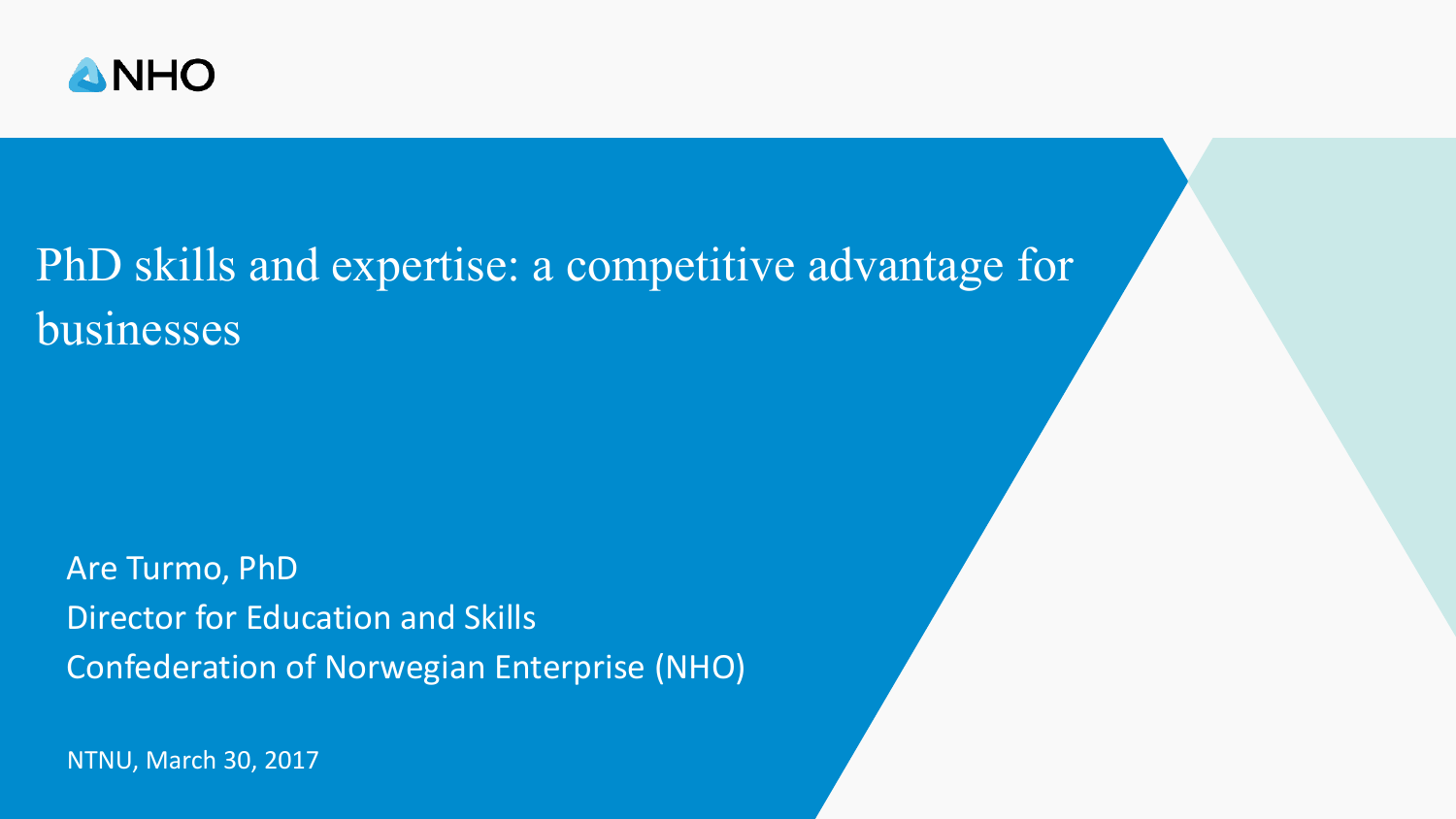About NHO



NHO is Norway's largest business confederation and advocates for stable and competitive business conditions

- 25,000 member companies
- 575,000 years of labour per annum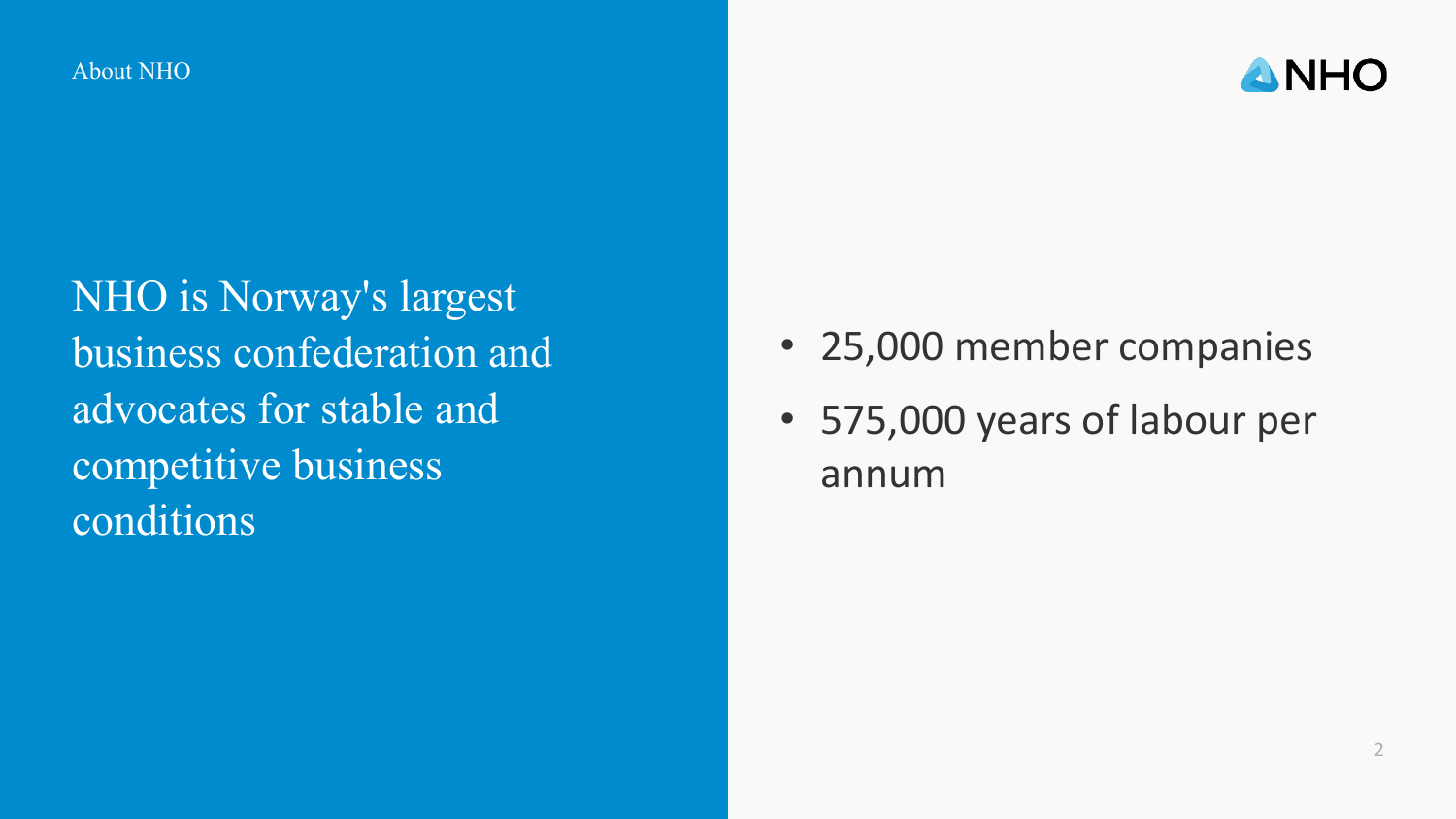

# Sectoral federations

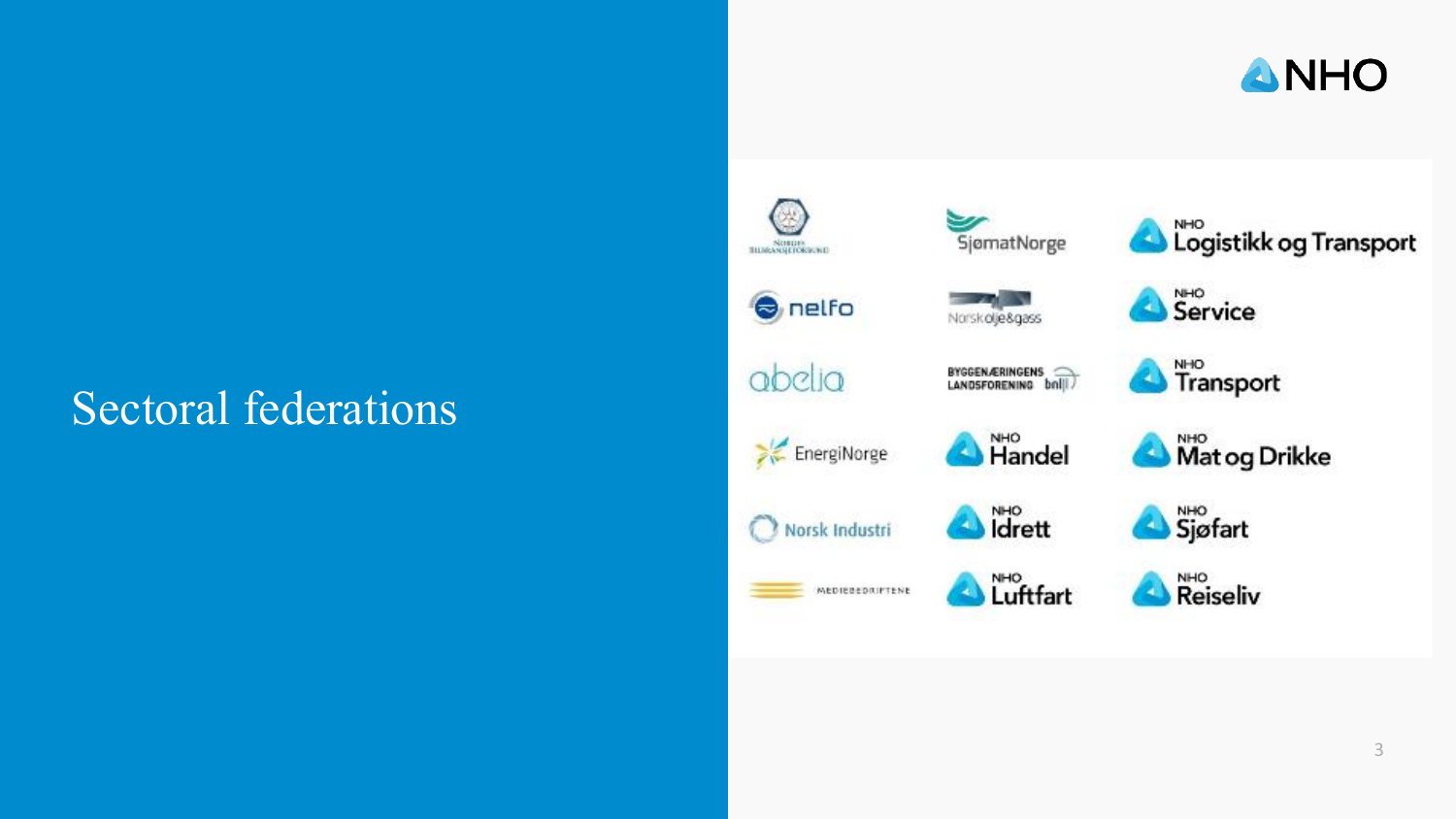

## Highest demand for STEM candidates in NHO companies

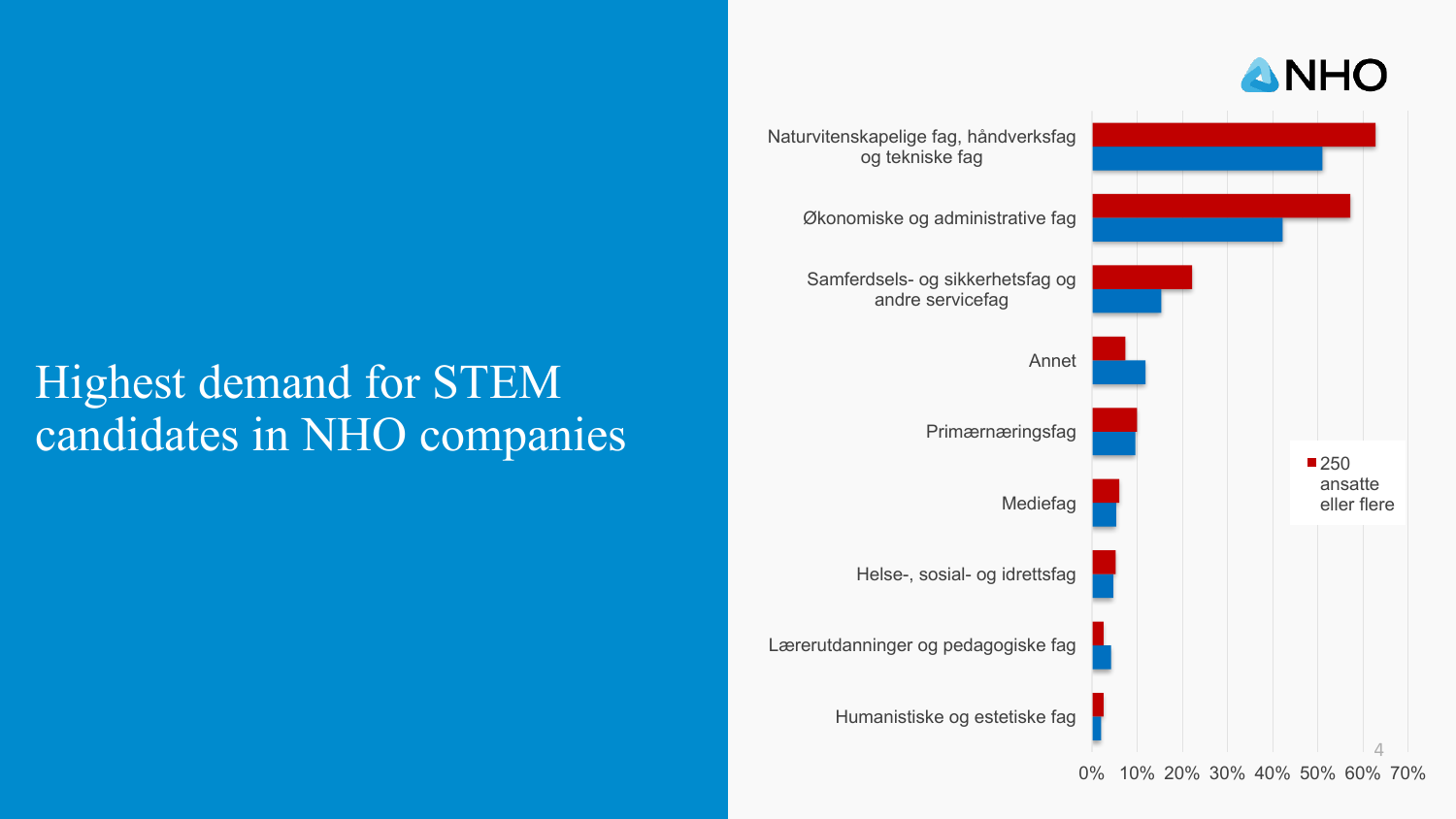

## PhDs in Norwegian firms is important…

- because some of them will engage in research itself - typically in the largest companies
- to increase the "absorption capacity" in Norwegian firms, i.e. firms' ability to collaborate with research institutions and adopt new research - a prerequisite for research-based change and innovation

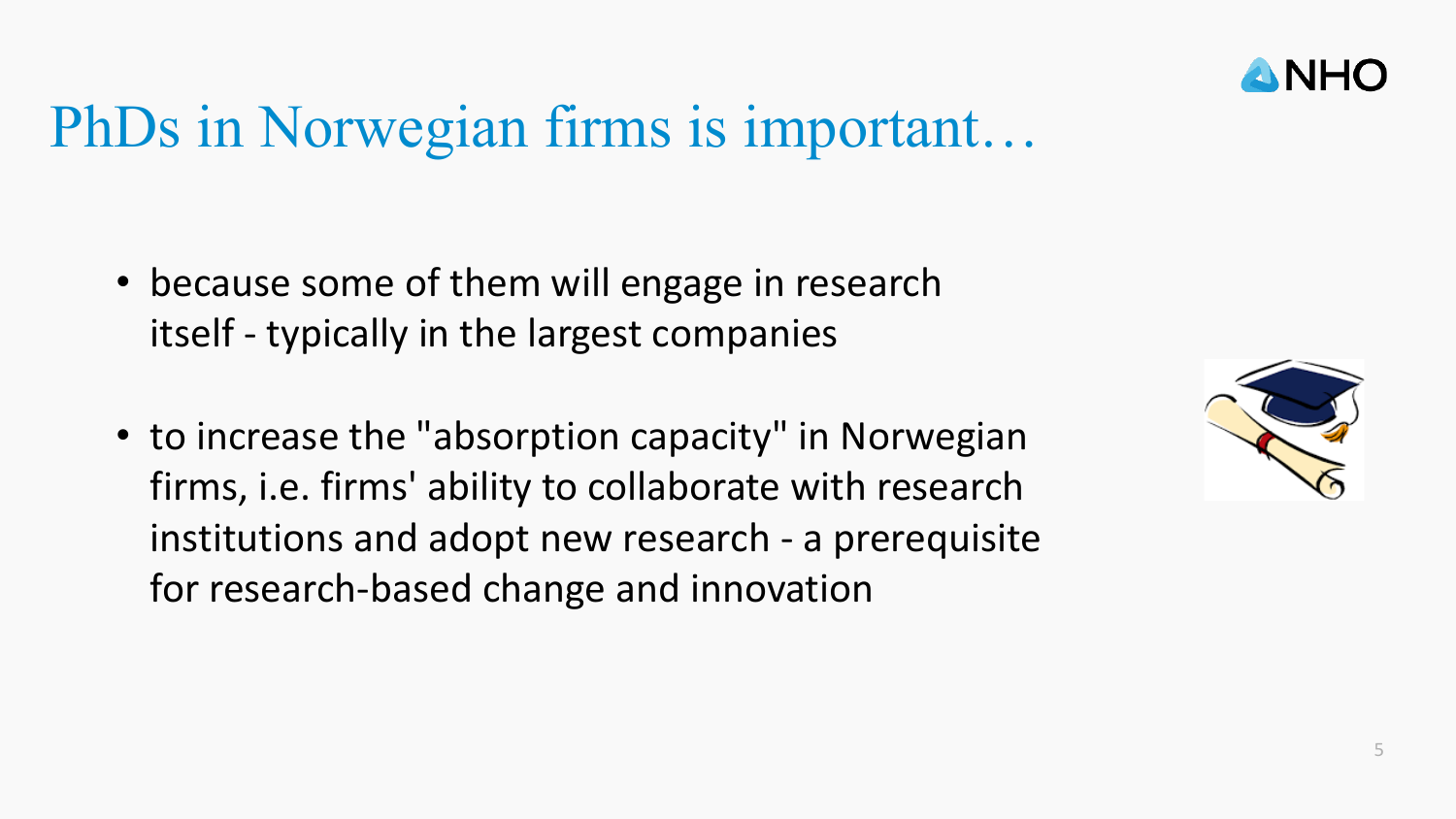

## **Highest demand for PhDs in large enterprises**

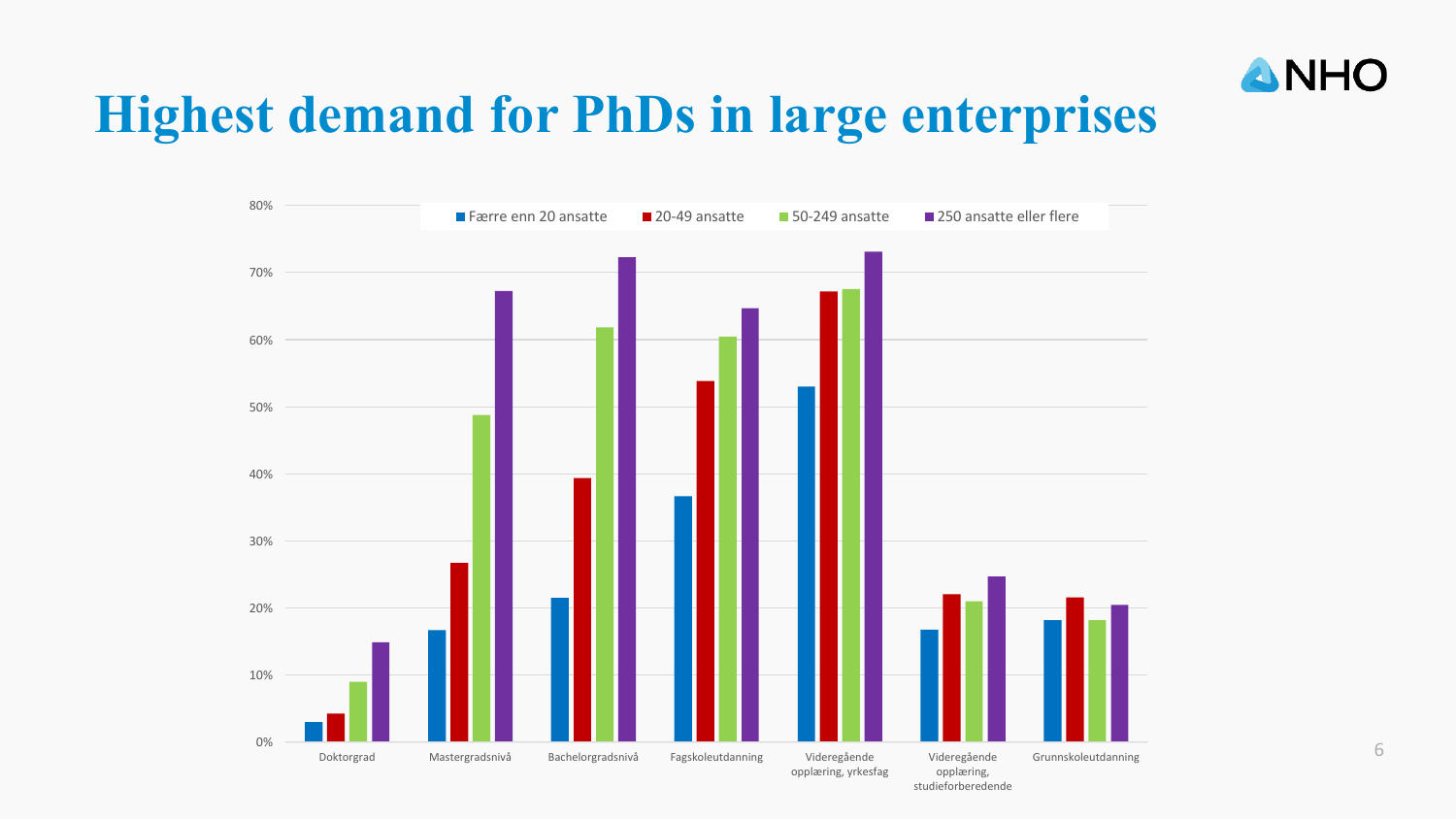### Demand for PhDs next 5 years, by sector (number of companies)





7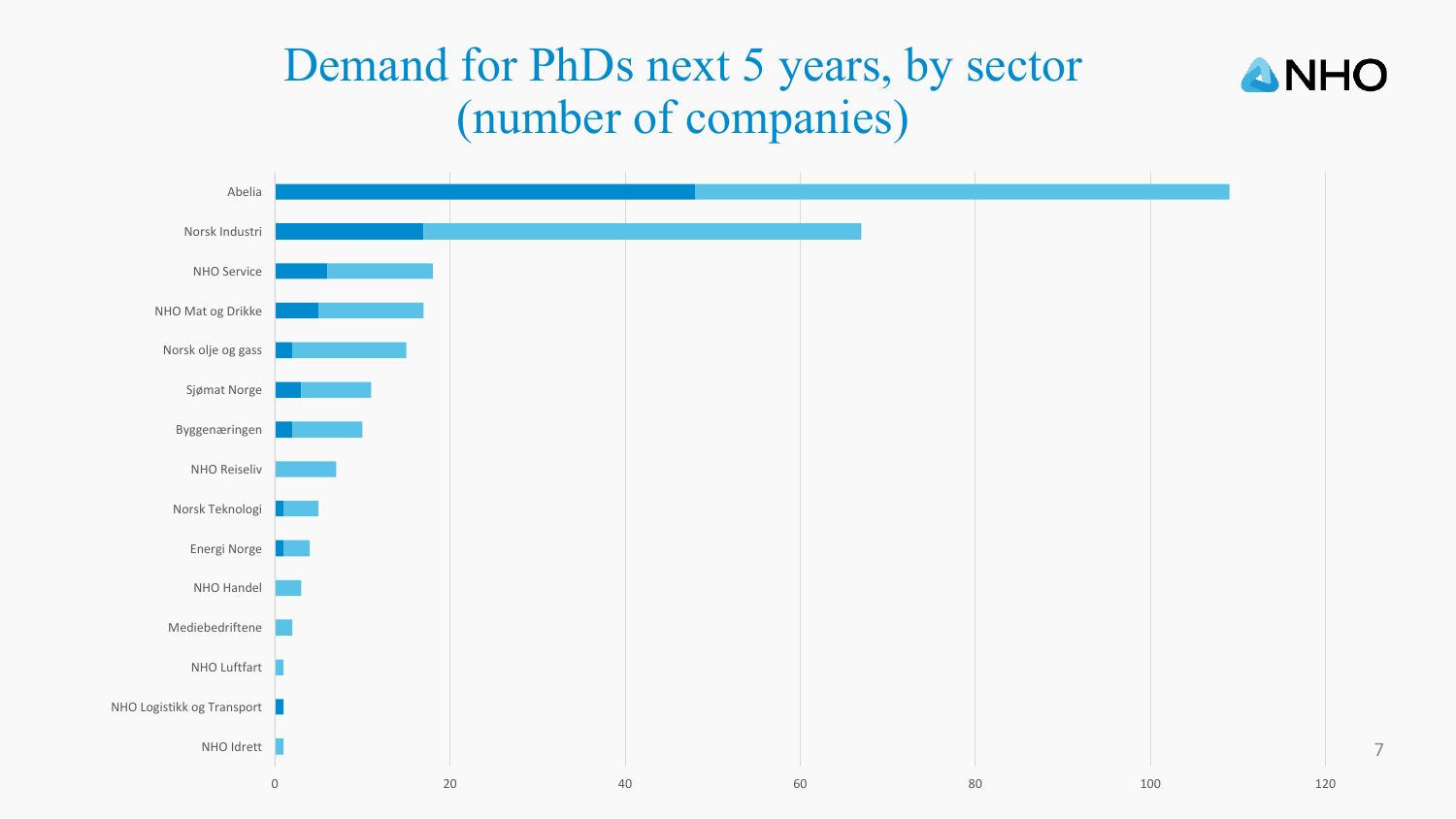

### Demand for PhDs next 5 years, by region (number of companies)

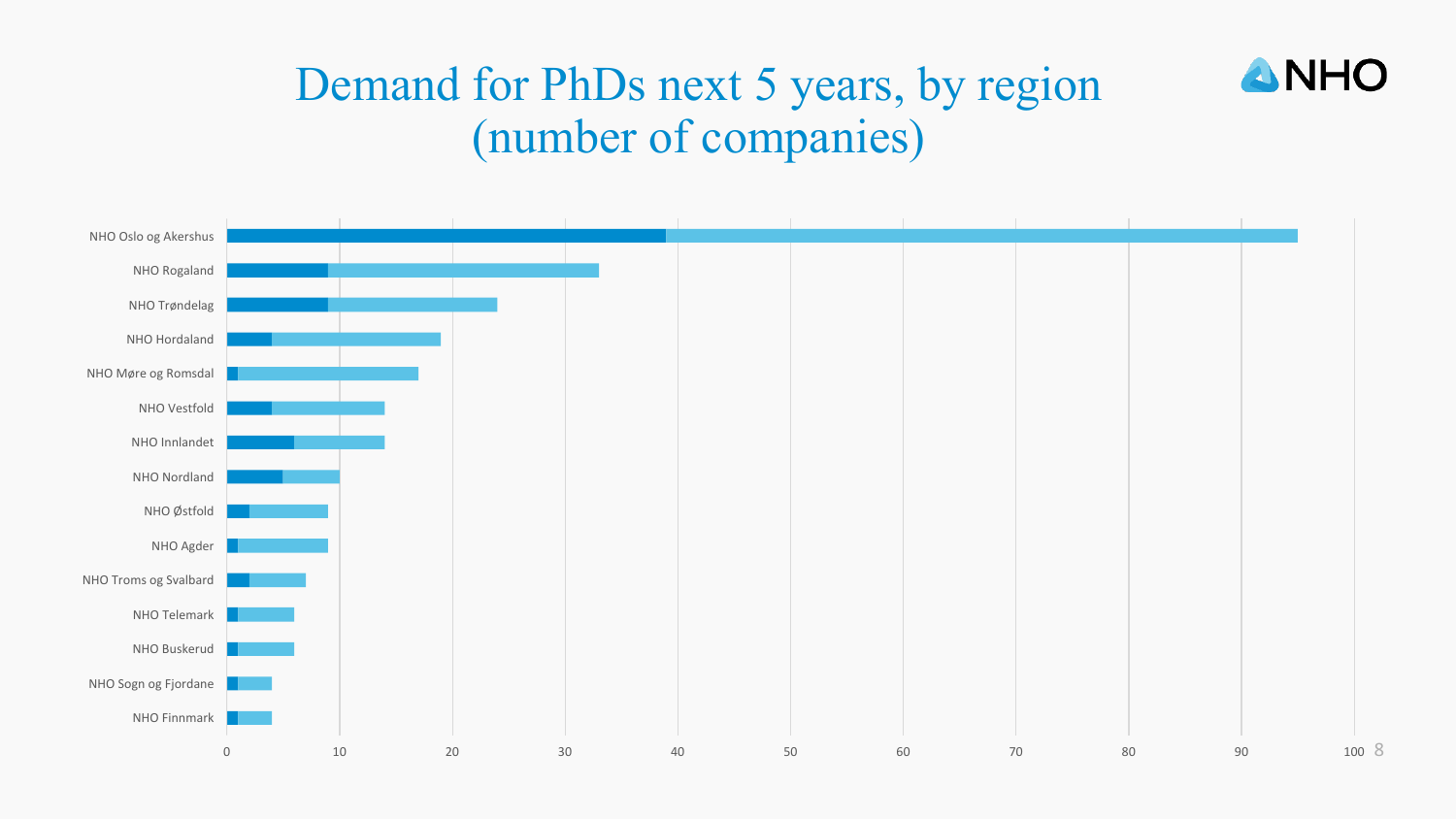### **The Industrial Ph.D. scheme – key facts (2008 - )** ANHO

#### The company

- is the formal applicant and recipient of the funding
- must have staff and other resources dedicated for internal R&D activities
- must have a binding collaboration with a degree-conferring institution
- must document the relevance of the research project

### The doctoral candidate

- is an employee of the company
- will divide his/her time between the company and the degree-conferring institution
- must have advisers from both the degree-conferring institution and the company

#### Funding

- will be awarded conditional to the employee's admission to an organised doctoral degree programme
- will be awarded for a period of three years
- is determined after completion of a simple, efficient application process **by a set of the set of the set of the set of the set of the set of the set of the set of the set of the set of the set of the set of the set of t**